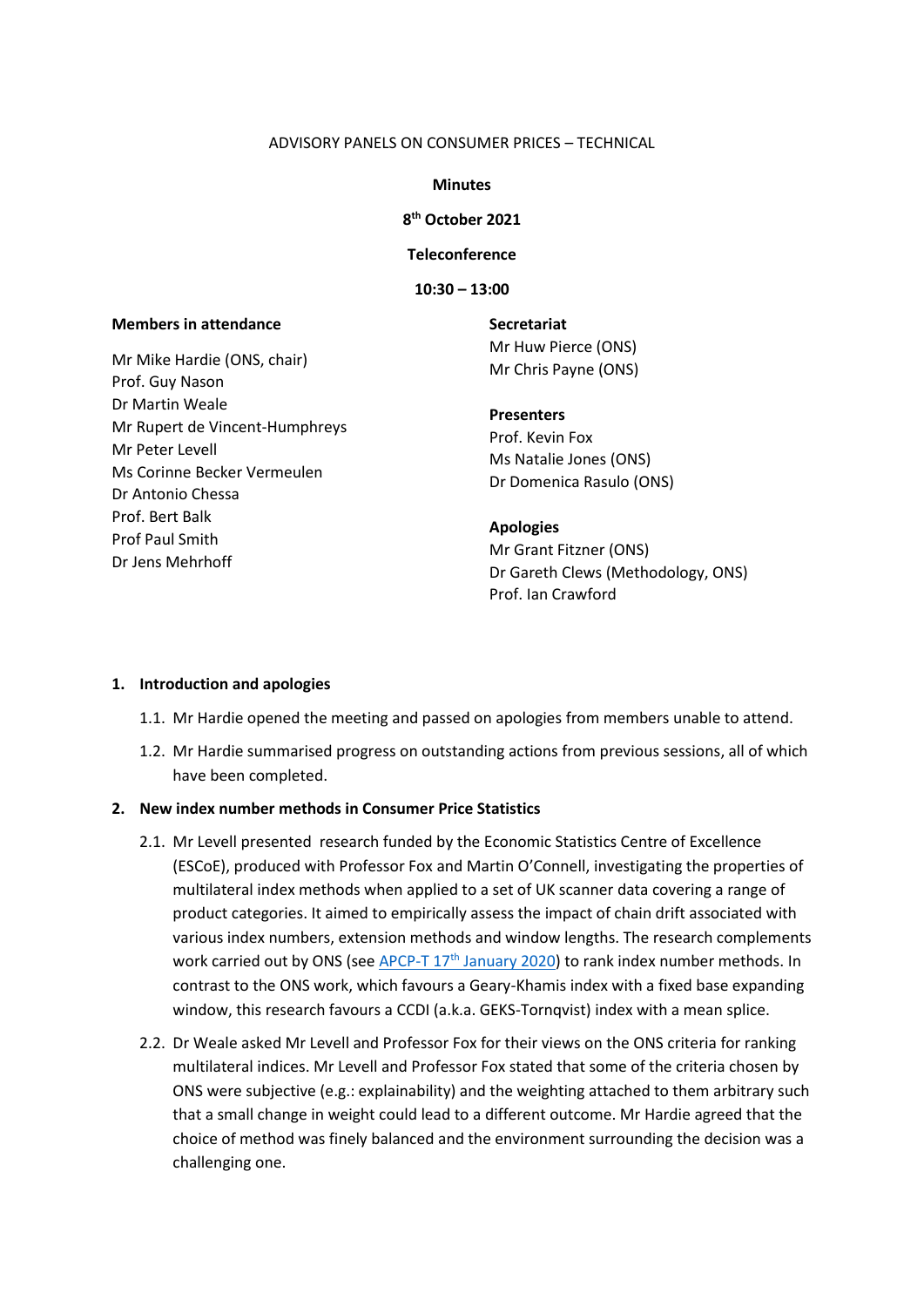- 2.3. Dr Chessa highlighted his ow[n research](https://unece.org/sites/default/files/2021-05/Session_1_Netherlands_Paper.pdf) examining the notion of chain drift in a multilateral context. This demonstrates that mean splice methods are susceptible to the compound effects of chain drift from the movement and window splicing methods they are built upon, leading to a recommendation to link on published indices. On decomposition methods, Dr Chessa contrasted NSIs' preference for additive approaches with the observation that product contributions need not be additive and the implications of this are a live topic of research. Finally, Dr Chessa explored the paper's analysis of seasonal products, noting that while multilateral methods in general tend to downweight seasonal products this was especially true of the GEKS as demonstrated by an analysis of chocolate products from Germany.
- 2.4. Professor Fox emphasised the value of multilateral methods for analysing month-on-month rather than year-on-year changes, suggesting that they are not the complete solution for seasonal products. There was some discussion of the case of chocolate products in Germany, with differing views on how this example should be interpreted. Dr Chessa promoted Geary-Khamis' non-reliance on imputations as a benefit.

ACTION: Dr Chessa to share analysis of the German dataset, illustrating the relative performance of Geary-Khamis and GEKS.

- 2.5. Dr Mehrhoff asked if the paper altered any of ONS's thinking since the January 2020 presentation of their index number framework. Mr Hardie replied that the paper and any feedback will be taken into consideration before ONS takes their decision on a preferred method. Ideally a single method will be adopted for the parallel run scheduled for 2022.
- 2.6. Professor Balk praised the paper and the work of ONS as contributions to a long-running challenge for index number methods. He suggested clarifying the meanings of the terms "bias", "drift" and "quality adjustment" and gaining a better understanding of the benchmark against which index numbers can be judged. Professor Fox referred to a [separate publication](https://www.tandfonline.com/doi/full/10.1080/07350015.2020.1816176) where he established a set of benchmarks for this type of analysis.
- 2.7. Professor Balk also questioned the convention among NSIs for a no revisions policy as month-on-month changes can only be judged against a longer-term perspective. Professor Fox cited the US Bureau of Labour Statistics as one agency that publishes an analytic series alongside its headline measures. Mr Hardie related the limited appetite within the UK for an analytic series, adding that the range of competing supplementary analyses published by ONS during the pandemic may have resulted in confusion for some stakeholders.

## ACTION: Dr Chessa to provide further feedback on the presented paper.

# **3. Rents Development**

3.1. Ms Jones presented an update on the redevelopment of private rental market price statistics. **The discussion following the presentation has been redacted owing to market sensitivity.**

# **4. Weights 2022**

4.1. Mr Payne presented a paper outlining the considerations for calculating weights for 2022. The proposed approach is to estimate expenditure that is reflective of 2021 using 2019 data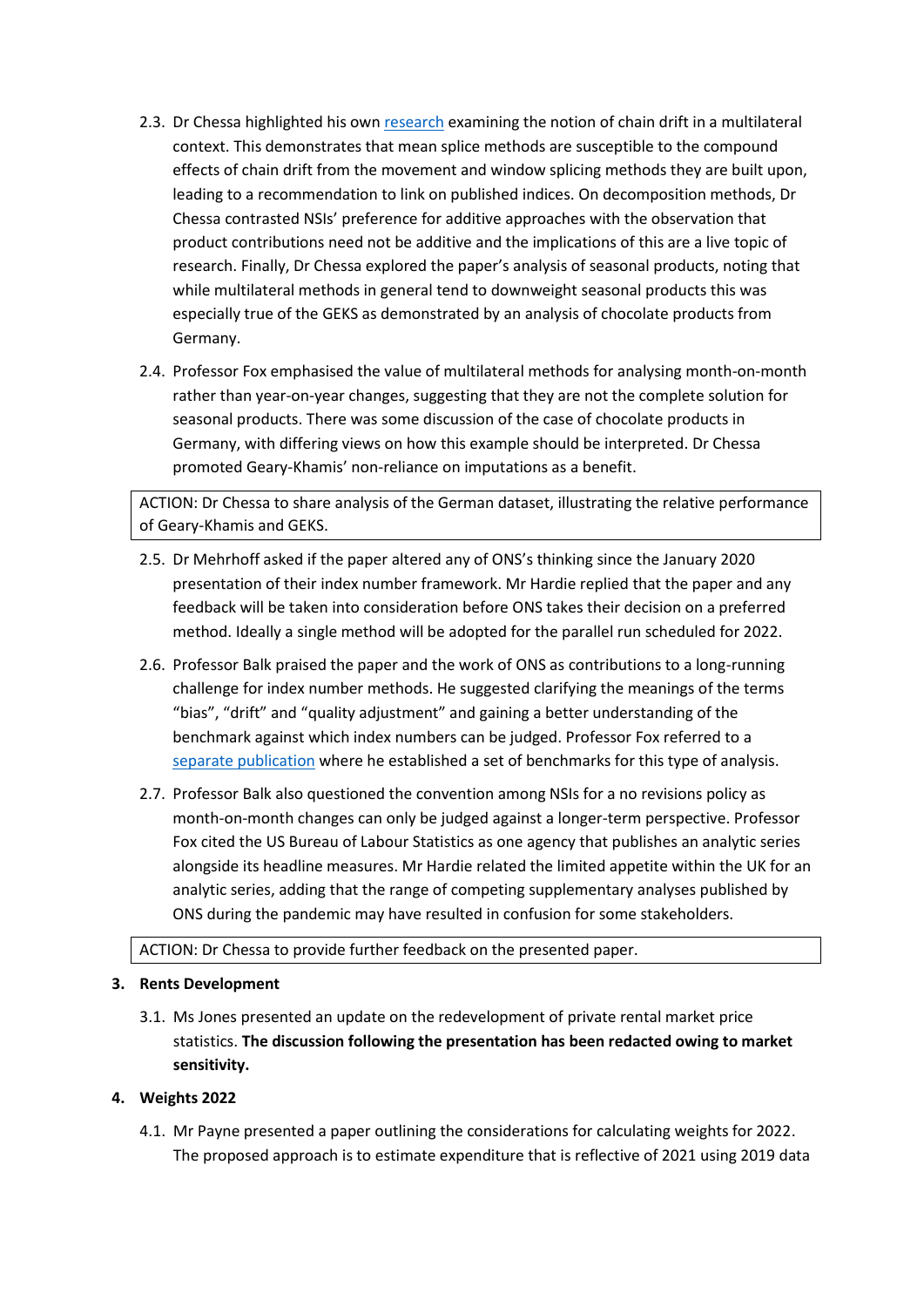as the base, subject to feedback from the panel and adhering to prevailing international guidance.

- 4.2. Professor Smith supported the reasoning for ONS's proposed approach but invited clarification on the 25% threshold, rather than using either the 2020 or 2019 data directly. He noted that targeting 2022 expenditure for an estimate implies a current weighted index. Mr Payne explained the [empirical analysis](https://www.ons.gov.uk/economy/inflationandpriceindices/articles/consumerpriceinflationupdatingweights/2021) that led to the 25% threshold and signposted the supplementary analysis that is expected to accompany the 2022 weights release.
- 4.3. Ms Becker asked if any retrospective analysis on the estimated 2020 expenditure had been carried out now that data was available for comparison. Mr Payne referred to Figure 1 of the paper to demonstrate that the pattern of differences between estimated and actual expenditure was reasonably consistent with previous years.
- 4.4. Dr Weale asked if any analysis of expenditure had been carried out below the division level, and whether the proposed approach was coherent with that taken by National Accounts. Mr Payne suggested including a class level analysis in the communication accompanying the weights release and offered to liaise with National Accounts colleagues.
- 4.5. Dr Mehrhoff observed that the proposed approach implies an assumption that the economic situation will have reverted to normal in 2023.
- 4.6. Professor Nason suggested looking for proxies in the expenditure data to indicate which years the current situation might resemble the most and cautioned against assuming expenditure should change smoothly from one year to the next as some sharp changes might be real.

# **5. HCIs Mortgage Interest**

- 5.1. Dr Rasulo presented analysis of three alternative measures of mortgage interest payments (MIPs) under consideration for inclusion in the Household Costs Indices (HCIs): simple revaluation, the RPI method and the lender's formula approach, incorporating feedback from [previous discussions of the panel](https://uksa.statisticsauthority.gov.uk/the-authority-board/committees/national-statisticians-advisory-committees-and-panels/advisory-panels-for-consumer-price-statistics/technical/minutes-and-papers/#pid-minutes-april-2021) .
- 5.2. Dr Mehrhoff asked if the results matched expectations given the conceptual basis of the HCIs. Discussing the treatment of fixed rate mortgages, Dr Rasulo explained that the models use cohorts of mortgages which could be updated quarterly or monthly.
- 5.3. Owing to time constraints, Mr Hardie invited the panel members to submit any further contributions by correspondence.

ACTION: Panel members to provide further comments on the HCIs Mortgage Interest papers by correspondence.

# **6. AOB and date of next meeting**

- 6.1. All papers apart from Rents Development will be published. The multilateral index methods paper will be published through ESCoE and eventually linked to from the APCP-T page of the UKSA website. The remaining papers will be published there directly.
- 6.2. The next meeting will be held on Friday 20<sup>th</sup> January 2022.

ACTION: Secretariat to circulate dates of further meetings in 2022.